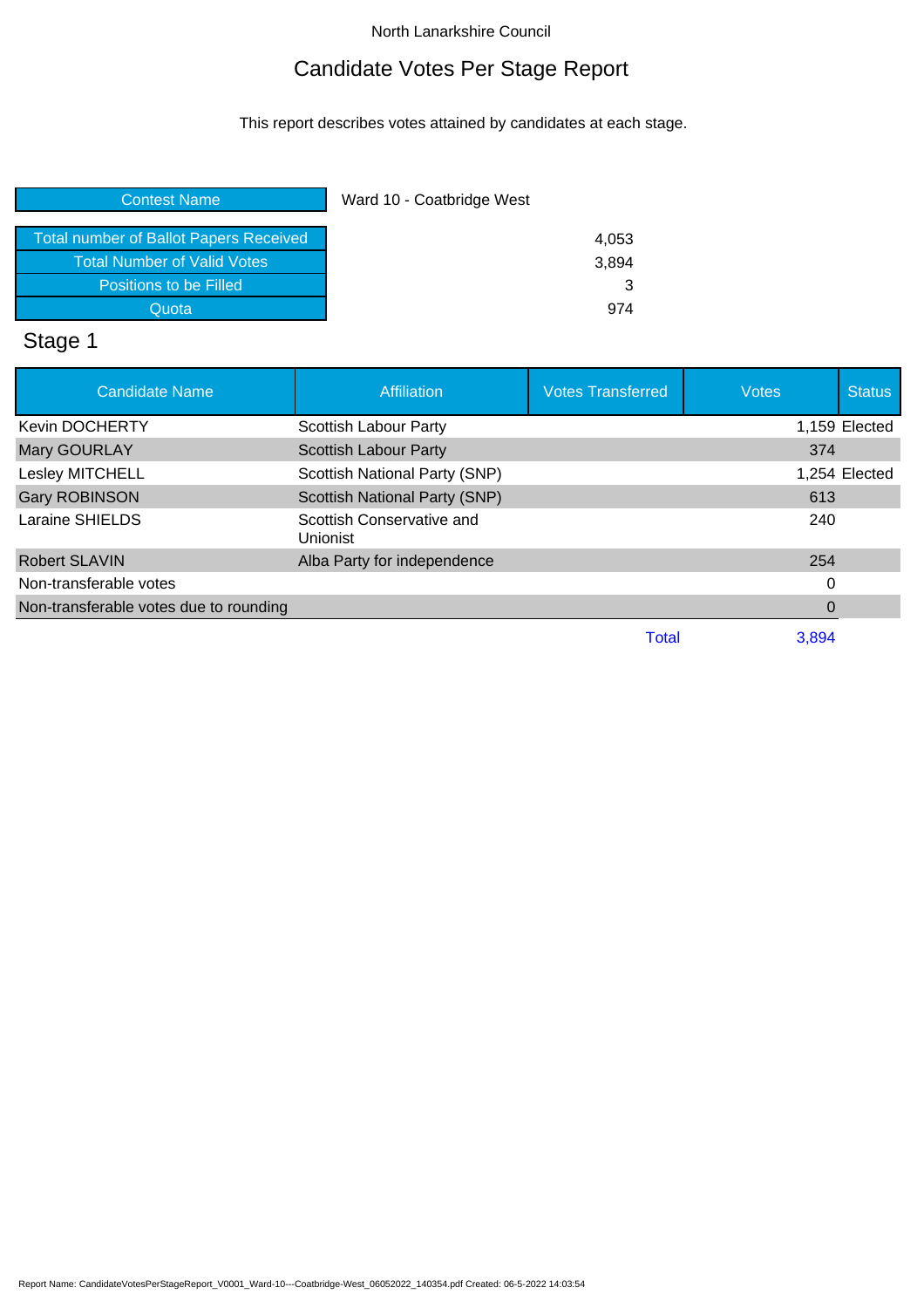### Candidate Votes Per Stage Report

This report describes votes attained by candidates at each stage.

# Stage 2

# Surplus of Lesley MITCHELL 280.00000

| <b>Candidate Name</b>                  | Affiliation                           | <b>Votes Transferred</b> | <b>Votes</b> | <b>Status</b> |
|----------------------------------------|---------------------------------------|--------------------------|--------------|---------------|
| <b>Kevin DOCHERTY</b>                  | Scottish Labour Party                 | 0.00000                  | 1,159.00000  |               |
| Mary GOURLAY                           | <b>Scottish Labour Party</b>          | 6.25184                  | 380.25184    |               |
| Lesley MITCHELL                        | Scottish National Party (SNP)         | $-280.00000$             | 974.00000    |               |
| <b>Gary ROBINSON</b>                   | Scottish National Party (SNP)         | 255.87888                | 868,87888    |               |
| Laraine SHIELDS                        | Scottish Conservative and<br>Unionist | 0.22328                  | 240.22328    |               |
| <b>Robert SLAVIN</b>                   | Alba Party for independence           | 8.03808                  | 262.03808    |               |
| Non-transferable votes                 |                                       | 9.60104                  | 9.60104      |               |
| Non-transferable votes due to rounding |                                       | 0.00688                  | 0.00688      |               |
|                                        |                                       | <b>Total</b>             | 3,894.00000  |               |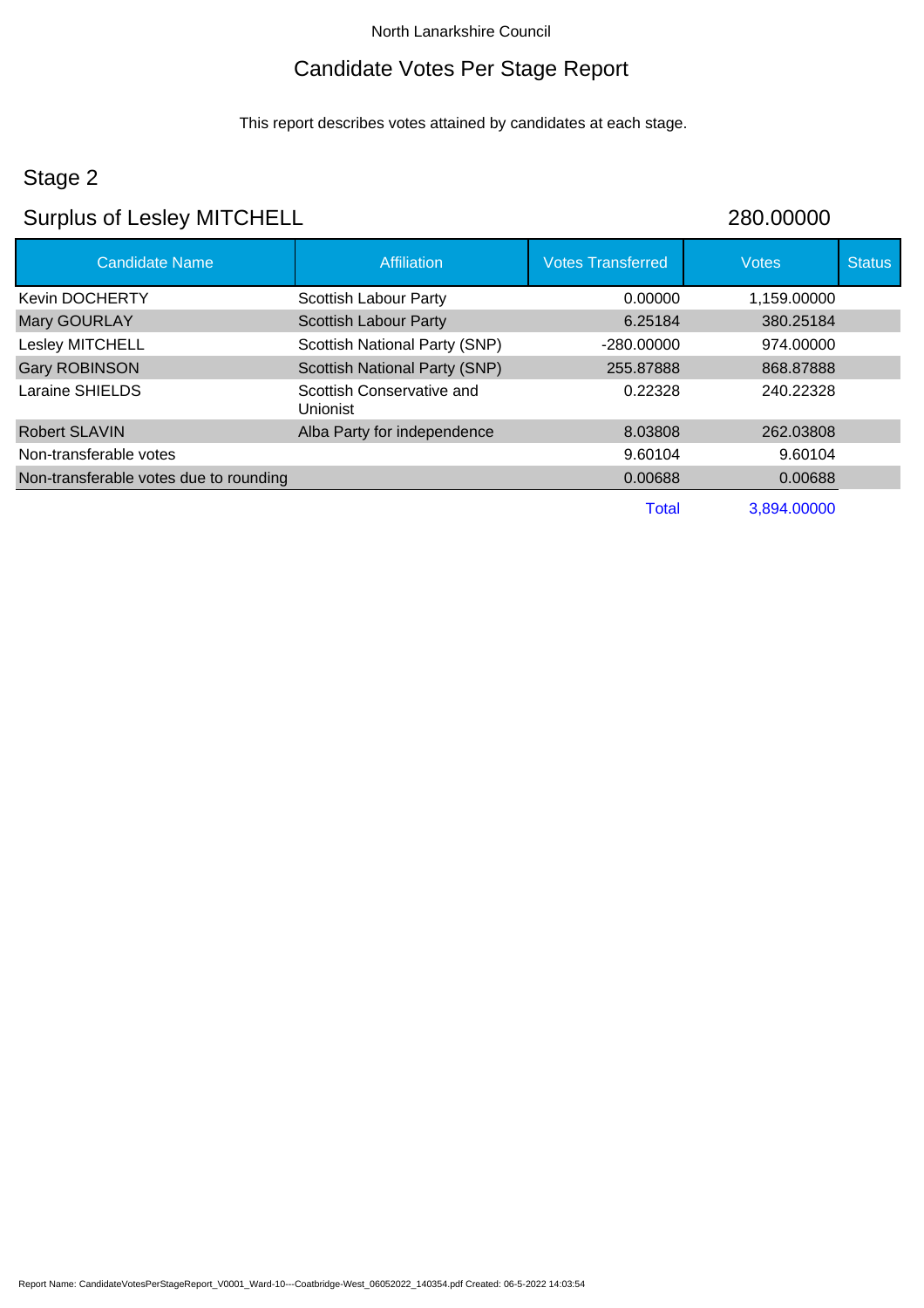## Candidate Votes Per Stage Report

This report describes votes attained by candidates at each stage.

# Stage 3

# Surplus of Kevin DOCHERTY **185.00000**

| <b>Candidate Name</b>                  | <b>Affiliation</b>                           | <b>Votes Transferred</b> | <b>Votes</b> | <b>Status</b> |
|----------------------------------------|----------------------------------------------|--------------------------|--------------|---------------|
| <b>Kevin DOCHERTY</b>                  | <b>Scottish Labour Party</b>                 | $-185.00000$             | 974.00000    |               |
| Mary GOURLAY                           | <b>Scottish Labour Party</b>                 | 150.20242                | 530.45426    |               |
| Lesley MITCHELL                        | Scottish National Party (SNP)                | 0.00000                  | 974.00000    |               |
| <b>Gary ROBINSON</b>                   | Scottish National Party (SNP)                | 7.18290                  | 876.06178    |               |
| Laraine SHIELDS                        | Scottish Conservative and<br><b>Unionist</b> | 3.99050                  | 244.21378    |               |
| <b>Robert SLAVIN</b>                   | Alba Party for independence                  | 6.06556                  | 268.10364    |               |
| Non-transferable votes                 |                                              | 17.55820                 | 27.16612     |               |
| Non-transferable votes due to rounding |                                              | 0.00042                  | 0.00042      |               |
|                                        |                                              | Total                    | 3.894.00000  |               |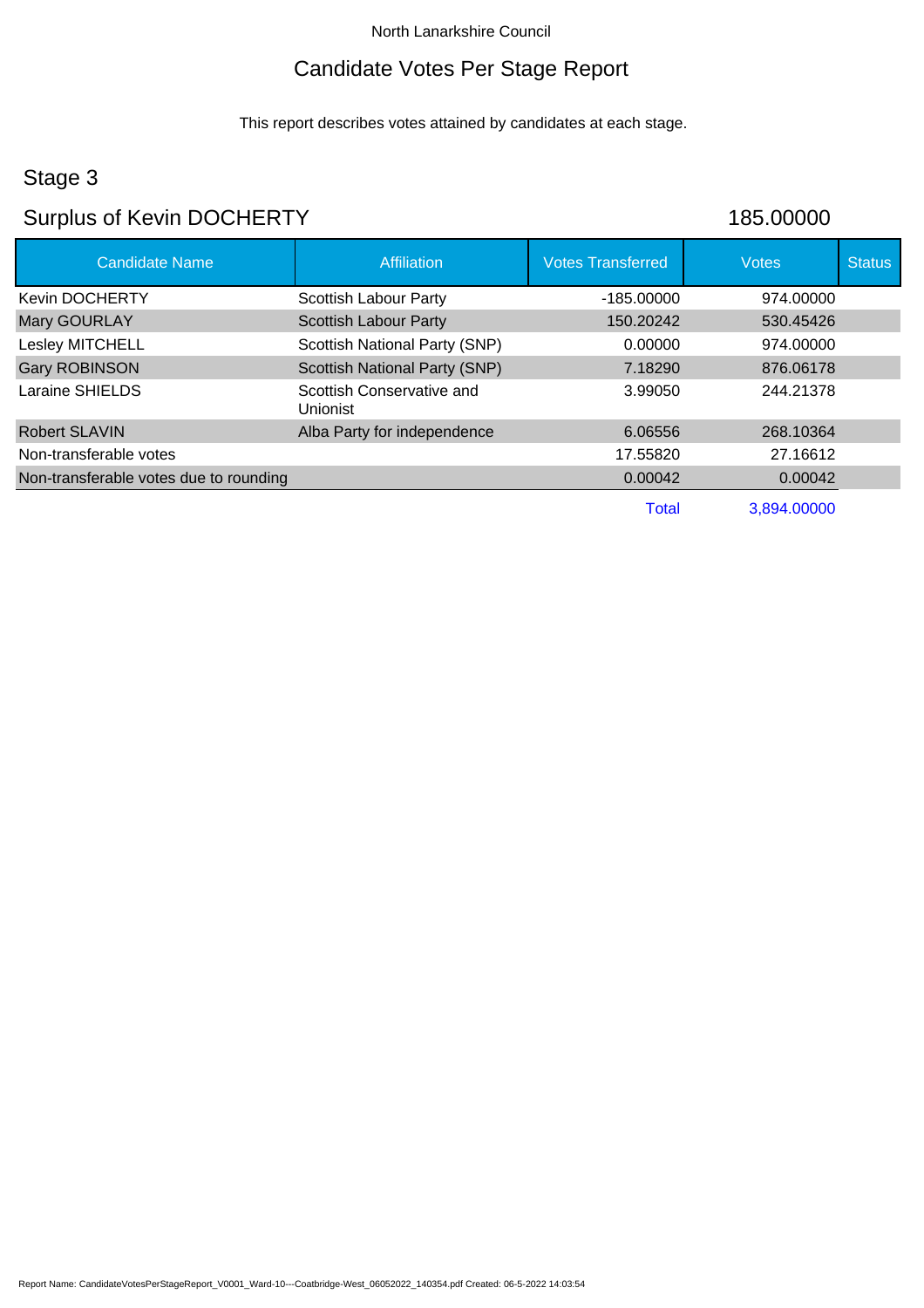# Candidate Votes Per Stage Report

This report describes votes attained by candidates at each stage.

## Stage 4

# Exclusion of Laraine SHIELDS 244.21378

| <b>Candidate Name</b>                  | Affiliation                                  | <b>Votes Transferred</b> | <b>Votes</b> | <b>Status</b> |
|----------------------------------------|----------------------------------------------|--------------------------|--------------|---------------|
| <b>Kevin DOCHERTY</b>                  | Scottish Labour Party                        | 0.00000                  | 974.00000    |               |
| Mary GOURLAY                           | <b>Scottish Labour Party</b>                 | 118.23468                | 648.68894    |               |
| Lesley MITCHELL                        | Scottish National Party (SNP)                | 0.00000                  | 974.00000    |               |
| <b>Gary ROBINSON</b>                   | Scottish National Party (SNP)                | 9.22328                  | 885.28506    |               |
| Laraine SHIELDS                        | Scottish Conservative and<br><b>Unionist</b> | -244.21378               | 0.00000      |               |
| <b>Robert SLAVIN</b>                   | Alba Party for independence                  | 19.47886                 | 287.58250    |               |
| Non-transferable votes                 |                                              | 97.27696                 | 124.44350    |               |
| Non-transferable votes due to rounding |                                              | 0.00000                  | 0.00000      |               |
|                                        |                                              | Total                    | 3,894.00000  |               |